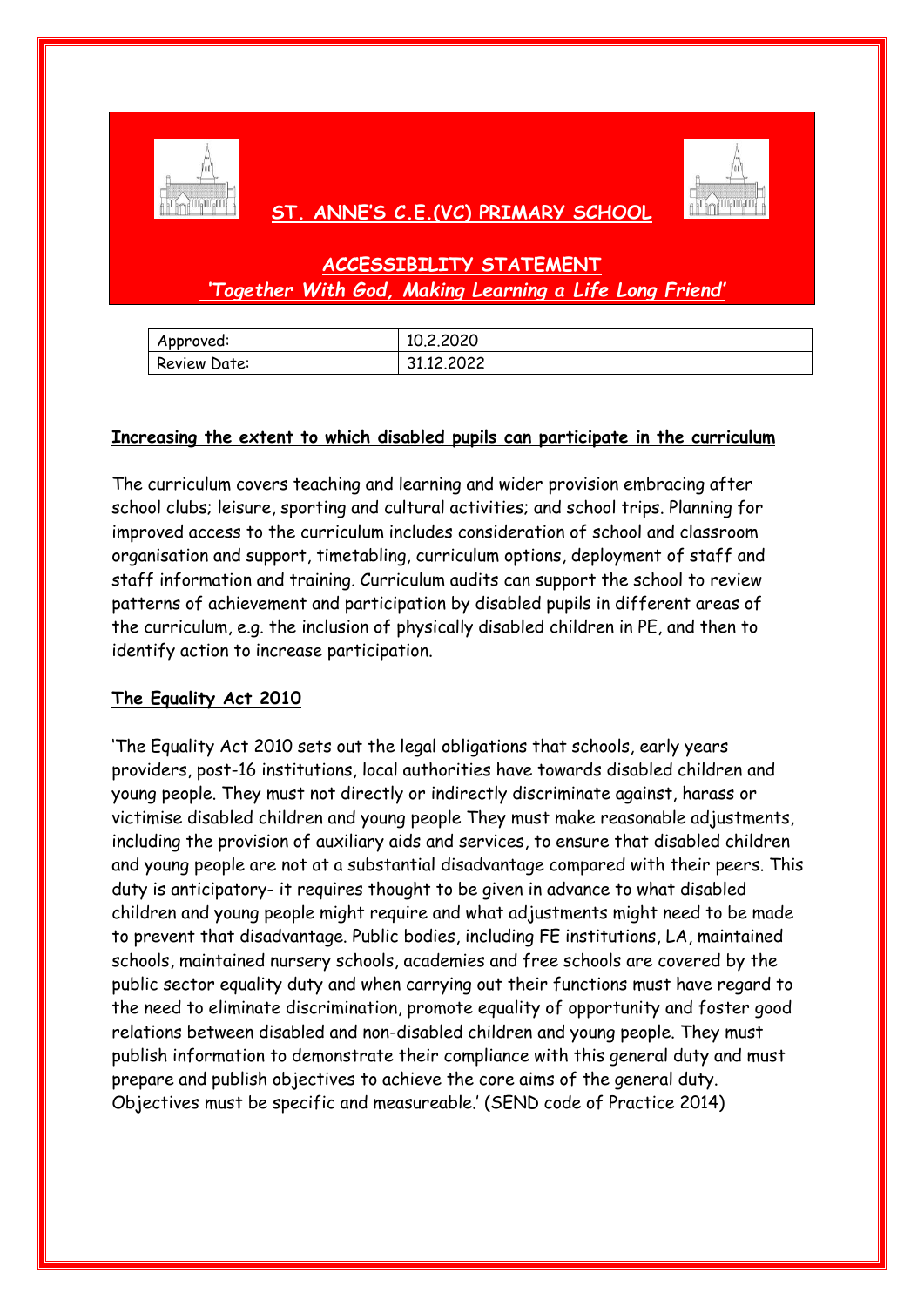| Enploying the surrealant Acc |                   | r                     |               |                |
|------------------------------|-------------------|-----------------------|---------------|----------------|
| <u>Target</u>                | Strategy          | Outcome               | Timeframe     | Achievement    |
| Training for                 | Audit of staff    | All teachers are able | Ongoing       | Increase in    |
| teachers on                  | training          | to fully meet the     | process       | access to the  |
| differentiating              |                   | requirements of       | dependant on  | national       |
| the curriculum               |                   | disabled children's   | child's needs | curriculum     |
|                              |                   | needs with regards to |               |                |
|                              |                   | accessing the         |               |                |
|                              |                   | curriculum            |               |                |
| All out-of-school            | Review out of     | All out-of-school     | Ongoing       | Increase in    |
| activities are               | school provision  | activities will be    | process       | access to all  |
| planned to                   | to ensure         | conducted in an       | dependant on  | school         |
| ensure the                   | compliance with   | inclusive environment | child's needs | activities for |
| participation of             | legislation.      | with providers that   |               | all disabled   |
| the whole range              |                   | comply with all       |               | pupils         |
| of pupils.                   |                   | current and future    |               |                |
|                              |                   | legislative           |               |                |
|                              |                   | requirements          |               |                |
| Classrooms are               | Review and        | Lessons start on time | Ongoing       | Increase in    |
| optimally                    | implement a       | without the need to   | process       | access to the  |
| organised to                 | preferred layout  | make adjustments to   | dependant on  | national       |
| promote the                  | of furniture and  | accommodate the       | child's needs | curriculum     |
| participation and            | equipment to      | needs of individual   |               |                |
| independence of              | support the       | pupils                |               |                |
| all pupils                   | learning process  |                       |               |                |
|                              | in an individual  |                       |               |                |
|                              | class.            |                       |               |                |
| Training for                 | Provide training  | Whole school          | Ongoing       | Increase in    |
| awareness                    | for governors,    | community aware of    | process       | access to the  |
| raising of                   | staff, pupils and | issues relating to    | dependant on  | national       |
| disability issues            | parents. Discuss  | access. Staff are     | child's needs | curriculum     |
|                              | perception of     | able to ensure all    |               |                |
|                              | issues with staff | children can access.  |               |                |
|                              | to determine      | the curriculum        |               |                |
|                              | current status of |                       |               |                |
|                              | school.           |                       |               |                |
| Ensure further               | Undertake annual  | Patterns and trends   | Ongoing       | Increase in    |
| analysis of exam             | analysis of data  | assessed following    | dependant of  | access to all  |
| results,                     | based on specific | awareness.            | the analysis  | school         |
| attendance,                  |                   |                       |               | activities for |
| exclusions and               | groups.           |                       | completed.    | all disabled   |
| behaviour /                  |                   |                       |               |                |
|                              |                   |                       |               | pupils.        |
| incidents or                 |                   |                       |               |                |
| bullying in                  |                   |                       |               |                |
| relation to                  |                   |                       |               |                |
| equality duty.               |                   |                       |               |                |

## **Improving the Curriculum Access at St Anne's C.E. Primary School**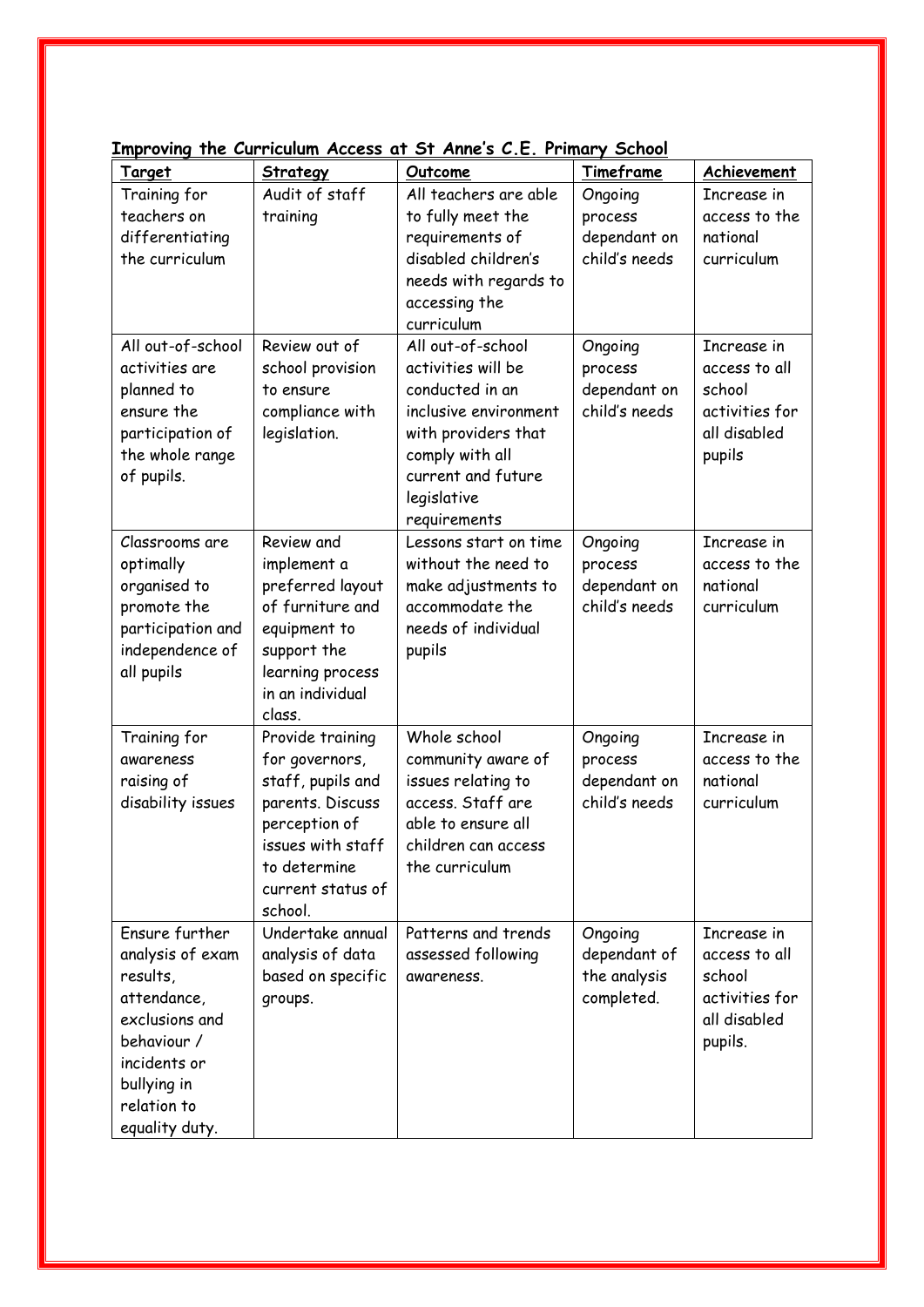## **Improving the availability of accessible information to disabled pupils.**

This part of the duty covers planning to make written information normally provided by the school to its pupils – such as hand-outs, timetables, textbooks, information about school events – available to those with a disability (including those with significant low reading acquisition levels). This might include alternative formats such as large print, the use of ICT and the provision of information orally, through lip speaking or in sign language. The information should take account of pupils' disabilities and views expressed by pupils or their parents about their preferred means of communication. The school should consider how all information normally provided in a written format including work sheets, timetables, school examination papers, newsletters, information about school events, trips and extracurricular provision could be made accessible to all those with a disability.

| <u>Target</u>         | Strategy              | Outcome               | Achievement           |
|-----------------------|-----------------------|-----------------------|-----------------------|
| Availability of       | The school will make  | The school will be    | Delivery of           |
| written material in   | itself aware of the   | able to provide       | information to        |
| alternative formats   | services available    | written information   | disabled pupils       |
|                       | through the LA for    | in different formats  | improved              |
|                       | converting written    | when required for     |                       |
|                       | information into      | individual purposes   |                       |
|                       | alternative formats.  |                       |                       |
| Make available school | Review all current    | All school            | Delivery of           |
| brochures,            | school publications   | information available | information to        |
| newsletters and       | and promote the       | for all               | parents and the local |
| other information in  | availability in       |                       | community improved    |
| alternative formats.  | different formats     |                       |                       |
|                       | for those that        |                       |                       |
|                       | require it.           |                       |                       |
| Review                | Liaise with Hearing   | All school            | Delivery of           |
| documentation with a  | and Vision Support    | information available | information to pupils |
| view of ensuring      | Service on            | for all               | and parents with      |
| accessibility for     | alternative formats   |                       | visual difficulties   |
| pupils with visual    | and use of IT         |                       | improved              |
| impairment or a       | software to produce   |                       |                       |
| hearing impairment    | customised materials. |                       |                       |

#### **Improving the Delivery of Written Information**